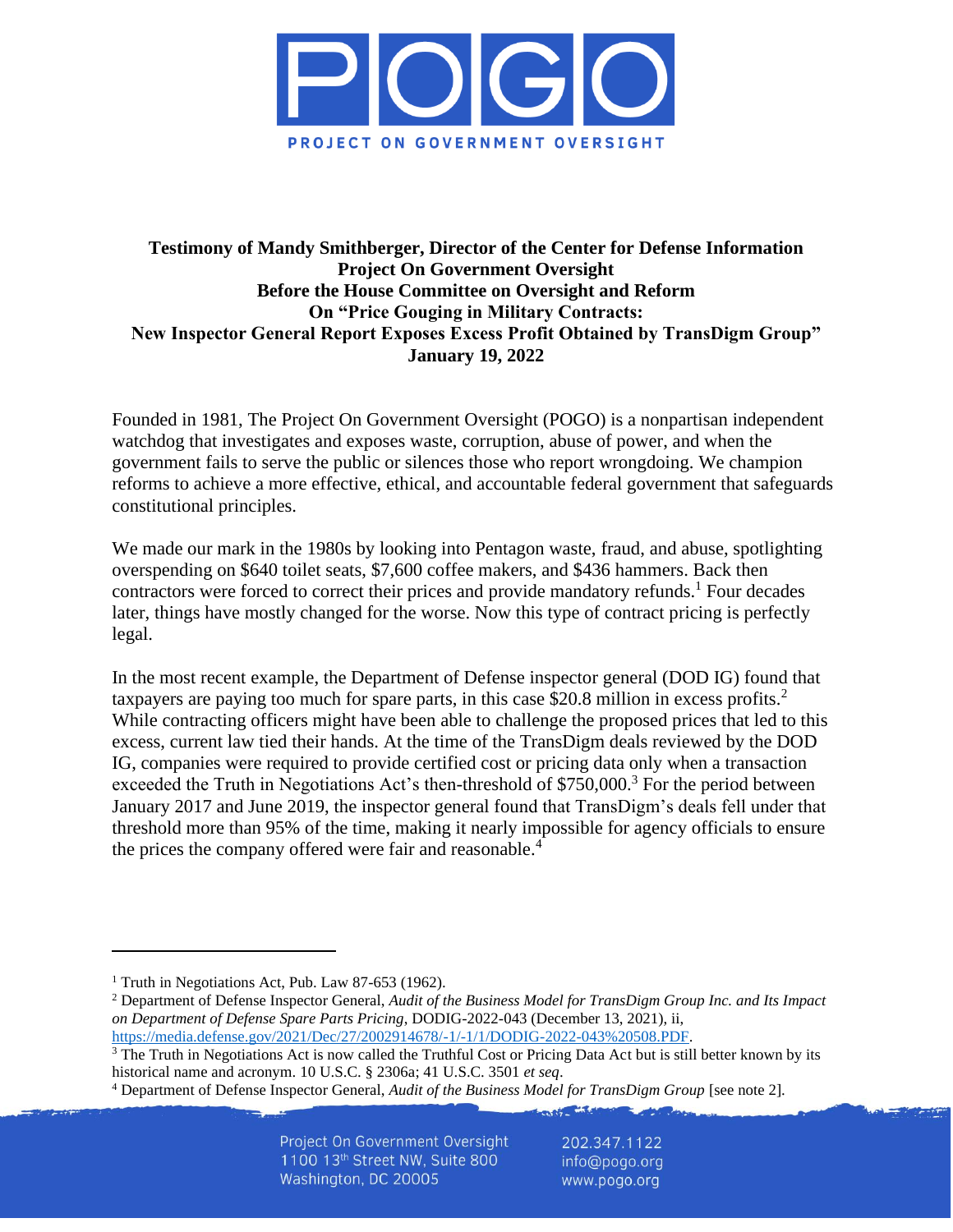But even at a lower Truth in Negotiations Act threshold, TransDigm could have simply claimed the parts were "commercial items," and regardless of the price agreed upon, the government would have no recourse for defective pricing or overpricing.<sup>5</sup>

As the DOD IG report shows, while contracting officers *can* request uncertified cost or price data for some transactions, this doesn't provide much of a safeguard. Companies can provide almost any data they want. And the report found that TransDigm often simply refused government requests for that data, because nothing in its contract required such disclosures.<sup>6</sup> The worst part is that no one broke any laws; all of this is legal.

The findings of the DOD IG report on TransDigm are all too familiar. Past DOD IG reports have found similar overcharges to the government, including payments of:

- \$2,286 for a landing gear that should have cost  $$10$ ;<sup>7</sup>
- \$71 for a pin that should have cost less than a nickel; $^8$  and
- $$8,124$  for a bevel gear that should have cost  $$445$ .<sup>9</sup>

And as this committee knows well, this isn't even the first time that the DOD IG or this committee have raised concerns about TransDigm's business and pricing practices. In 2006, the DOD IG found that the Defense Logistics Agency (DLA) paid the company \$5.3 million more than was fair and reasonable.<sup>10</sup>

A 2019 DOD IG report estimated TransDigm received \$16.1 million in excess profits from the Defense Logistics Agency and the Army between 2015 and 2017.<sup>11</sup>

Responding to this most recent IG report's calculation of \$20.8 million more in excess profits, TransDigm has challenged the findings with three primary concerns, largely centered around the validity of the calculated profits.<sup>12</sup> The most serious concern they raise is that auditors did not include real costs, including taxes. In their report, DOD IG addressed this issue directly, noting

21, 2013, [https://www.pogo.org/analysis/2013/06/new-details-emerge-in-boeing-spare-parts-overbilling/.](https://www.pogo.org/analysis/2013/06/new-details-emerge-in-boeing-spare-parts-overbilling/) <sup>8</sup> Nick Schwellenbach, "Leaked Audit: Boeing Overcharged Army Up to 177,000 Percent on Helicopter Spare

<sup>5</sup> John Krieger, **"**Selling Movie Theater Popcorn: A Treatise on 'Excess Profit,'" *Contract Management*, June 2020, 42.

<sup>6</sup> Department of Defense Inspector General, *Audit of the Business Model for TransDigm Group*, 29 [see note 2]. <sup>7</sup> Neil Gordon, "New Details Emerge in Boeing Spare Parts Overbilling," Project On Government Oversight, June

Parts," Project On Government Oversight, June 28, 2011[, https://www.pogo.org/investigation/2011/06/leaked-audit](https://www.pogo.org/investigation/2011/06/leaked-audit-boeing-overcharged-army-up-to-177000-percent-on-helicopter-spare-parts/)[boeing-overcharged-army-up-to-177000-percent-on-helicopter-spare-parts/.](https://www.pogo.org/investigation/2011/06/leaked-audit-boeing-overcharged-army-up-to-177000-percent-on-helicopter-spare-parts/)

<sup>&</sup>lt;sup>9</sup> Mandy Smithberger, "The Unredacted Truth About Spare Parts Overcharges," Project On Government Oversight, February 23, 2015[, https://www.pogo.org/analysis/2015/02/unredacted-truth-about-spare-parts-overcharges/.](https://www.pogo.org/analysis/2015/02/unredacted-truth-about-spare-parts-overcharges/)

<sup>10</sup> Department of Defense Inspector General, *Acquisition: Spare Parts Procurements from TransDigm, Inc.*, D-2006- 055 (February 23, 2006), Executive Summary, [https://media.defense.gov/2006/Feb/23/2001712361/-1/-1/1/06-](https://media.defense.gov/2006/Feb/23/2001712361/-1/-1/1/06-055.pdf) [055.pdf.](https://media.defense.gov/2006/Feb/23/2001712361/-1/-1/1/06-055.pdf)

<sup>11</sup> Department of Defense Inspector General, *Review of Parts Purchased From TransDigm Group*, DODIG-2019- 060 (February 25, 2019), i-iii, [https://media.defense.gov/2019/Feb/27/2002093922/-1/-1/1/DODIG-2019-060.PDF.](https://media.defense.gov/2019/Feb/27/2002093922/-1/-1/1/DODIG-2019-060.PDF) <sup>12</sup> TransDigm Group. Inc, "The DOD IG Report," accessed January 18, 2022, [https://tdgdod.com/#dodigreport.](https://tdgdod.com/#dodigreport)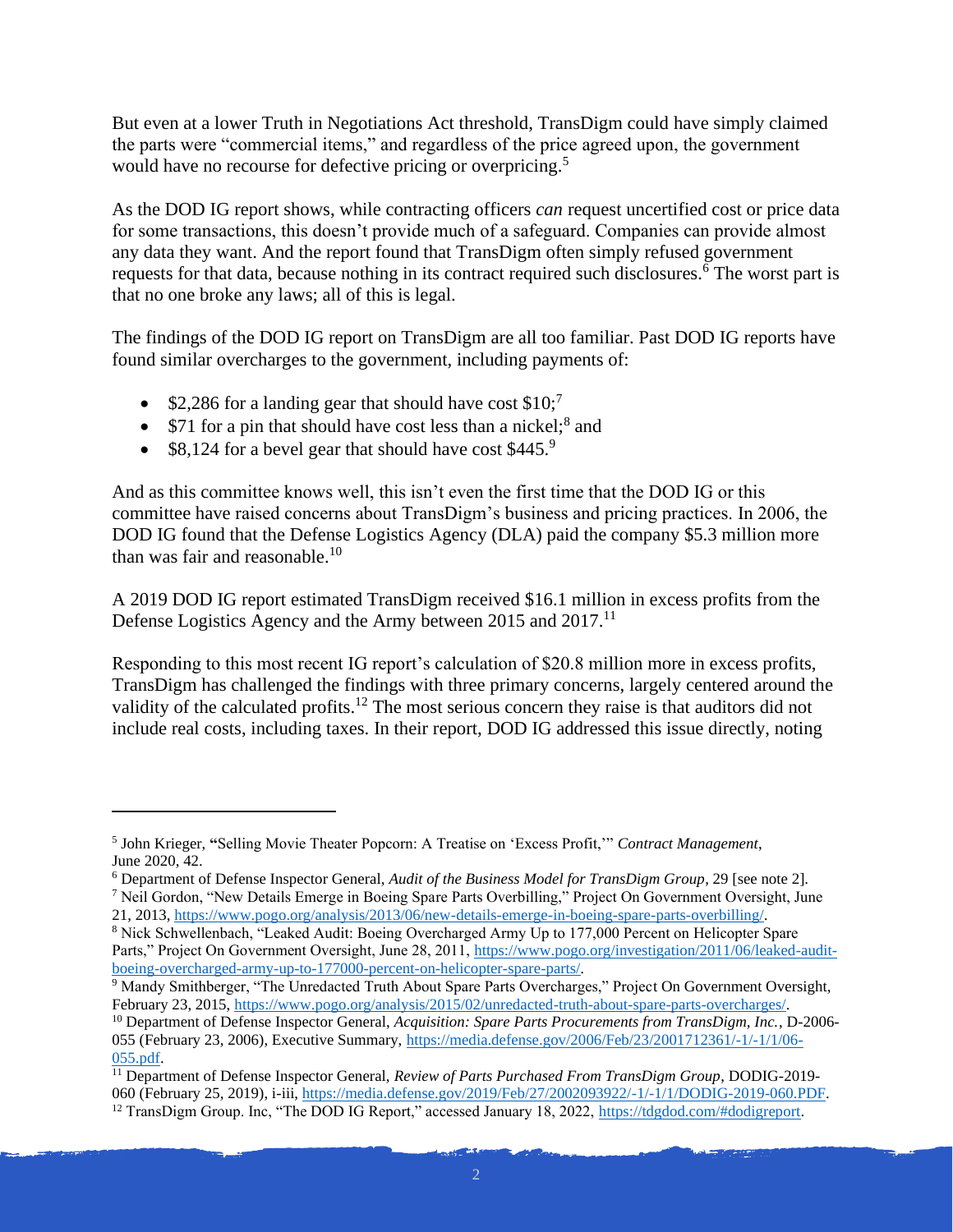that "The FAR identifies certain costs that are unallowable, including interest and taxes when cost analysis is performed."<sup>13</sup>

The company also challenged the DOD IG's use of 15% to determine a reasonable profit, particularly as applied to a fixed-price contract. Assessing this claim is ultimately a policy issue, but Congress should keep in mind that 15% is the highest fee allowable under various cost-plusfixed-fee contracts and it falls within the industry average. Surprisingly, the company also declined to offer an alternative profit rate to determine reasonableness, saying that "TransDigm determines the cost of an item based on what the customer is willing to pay."<sup>14</sup>

TransDigm isn't the only company collecting excess profits at the expense of taxpayers and other defense programs. Reports from the DOD IG show the department paid excessive amounts for spare parts from Boeing, Lockheed Martin, and Raytheon — its top three contractors.<sup>15</sup> Many in the defense industry hope to fend off meaningful statutory changes by claiming that TransDigm is unusual or an anomaly. Don't be fooled. Years of DOD IG reports show that this form of overpricing is the rule, not the exception.

After the 2019 IG report, pressure from this committee led to TransDigm *voluntarily* refunding \$16.1 million to taxpayers. Renewed pressure may result in another voluntary refund following this latest report.<sup>16</sup>

But while refunds are an important step for accountability, Congress cannot continue to play whack-a-mole to address the systemic procurement problems that cost the Department of Defense and other government agencies billions every year. In the wake of the 2019 report, the head of defense pricing and contracting for the Department of Defense pleaded for legislative reforms to so-called commercial buying, including revising the legal definition of the word "commercial" and reviving a renegotiation board to compel companies to provide cost and pricing data for sole source items.<sup> $17$ </sup> Those recommendations remain relevant today.

Unfortunately, in the past, Congress has made it harder for the Department of Defense and other agencies to negotiate fair and reasonable prices for contracts, including spare parts for military equipment. In fact, the pricing practices that TransDigm and other contractors use have been

<sup>13</sup> Department of Defense Inspector General, *Audit of the Business Model for TransDigm Group*, 43 [see note 2].

<sup>14</sup> Department of Defense Inspector General, *Audit of the Business Model for TransDigm Group*, 44 [see note 2]. <sup>15</sup> Project On Government Oversight, "Department of Defense Inspector General Reports Questioning Spare Part Costs," May 29, 2019, [https://www.documentcloud.org/documents/6152472-IG-Reports-Questioninig-Spare-](https://www.documentcloud.org/documents/6152472-IG-Reports-Questioninig-Spare-Part-Costs)[Part-Costs;](https://www.documentcloud.org/documents/6152472-IG-Reports-Questioninig-Spare-Part-Costs) Scott Amey and Mandy Smithberger, Project On Government Oversight, In for a TransDigm, Out for Billions (May 29, 2019)[, https://www.pogo.org/report/2019/05/in-for-a-transdigm-out-for-billions/.](https://www.pogo.org/report/2019/05/in-for-a-transdigm-out-for-billions/)

<sup>&</sup>lt;sup>16</sup> House Oversight and Reform Committee, "TransDigm To Refund \$16 Million to DOD as a Result of Committee Investigation," Press Release, May 24, 2019, [https://oversight.house.gov/news/press-releases/transdigm-to-refund-](https://oversight.house.gov/news/press-releases/transdigm-to-refund-161-million-to-dod-as-a-result-of-committee-investigation)[161-million-to-dod-as-a-result-of-committee-investigation.](https://oversight.house.gov/news/press-releases/transdigm-to-refund-161-million-to-dod-as-a-result-of-committee-investigation)

<sup>&</sup>lt;sup>17</sup> The Renegotiation Board was created after World War II to recoup excess profits from defense contractors. During its last year of its operation, it recovered \$5.55 for every \$1 spent. "Senate Vote Means End of Renegotiation Board," *New York Times*, April 3, 1979, [https://www.nytimes.com/1979/04/03/archives/senate-vote-means-end-of](https://www.nytimes.com/1979/04/03/archives/senate-vote-means-end-of-renegotiation-board.html)[renegotiation-board.html;](https://www.nytimes.com/1979/04/03/archives/senate-vote-means-end-of-renegotiation-board.html) Department of Defense Inspector General, *Review of Parts Purchased From TransDigm Group,* 91-95 [see note 11].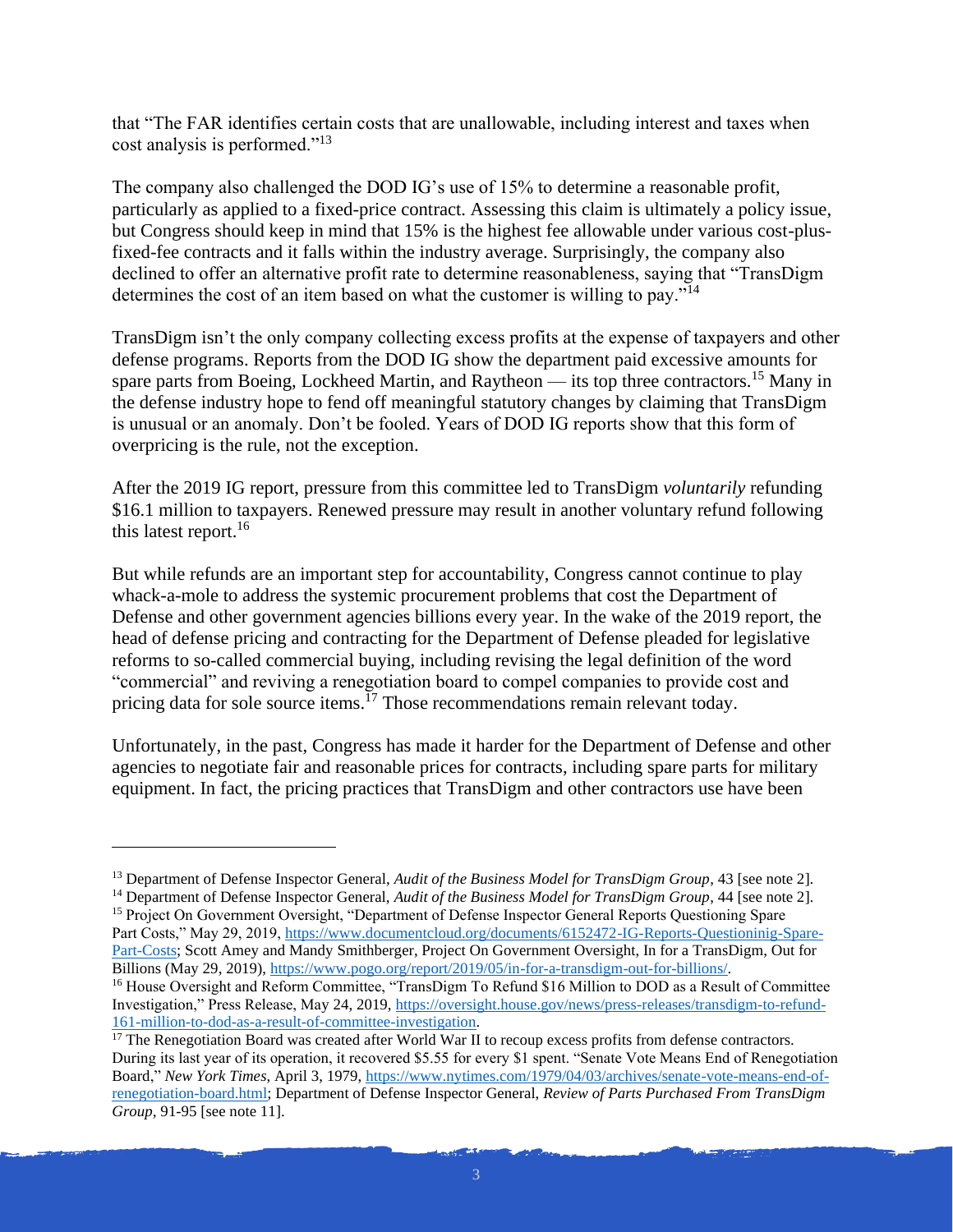legalized.<sup>18</sup> However, we are hopeful that Congress may finally reverse those damaging policy choices. Subservience to contractor interests have not served the public interest, and we ask that you make the needed changes to undo the current industry-written laws that exploit taxpayers.<sup>19</sup>

There are three key reforms we hope Congress will undertake:

- Revise the definitions of "commercial items" and "commercial services."
- Lower applicability thresholds for the Truth in Negotiations Act and ensure that contracting officers have access to certified cost or pricing data, especially for sole source contract awards.
- Implement tracking and accountability measures for companies that withhold data from contracting officials.

# **Revise the Definition of "Commercial Item"**

When contracting for genuine commercial items, such as those available for public purchase, the government generally accepts the offered price. By presuming that market forces have ensured that a price is fair and reasonable, the government can avoid a difficult negotiation process. The problem is that the government's definition of "commercial" — largely written by industry lobbyists — expands beyond items available to the public. It also applies to items that are similar ("of a type") to those already on the market or are "offered" for sale.<sup>20</sup> Ironically, due to this loophole, the laws governing the purchase of commercial items and commercial services bar the government from requiring cost or pricing data *even in instances when the government is the predominant or only customer*. It's an oxymoron: sole source commercial items.

In 2012, the Department of Defense proposed narrowing the definition of "commercial item" to mean goods or services that are **actually sold** to the general public in "like quantities." This proposal is a significant improvement over the current definition, which relies on descriptive categories that are so broad as to be meaningless. For example, what characteristics must be shared for goods or services to be "of a type"? What actions constitute "offering" something for sale or lease? These definitions were designed to escape meaningful contract pricing, and to evade the very real protections offered by the Truth in Negotiations Act.<sup>21</sup>

While it is not the primary focus of the inspector general's newest report, other watchdog reports have shown how this definition has been abused in the past. For example, Honeywell once tried

<sup>18</sup> Project On Government Oversight, *Defense Waste & Fraud Camouflaged as Reinventing Government* (September 1999), [http://pogoarchives.org/m/ns/camo/report-19990901.pdf.](http://pogoarchives.org/m/ns/camo/report-19990901.pdf)

<sup>19</sup> For a comprehensive report on the issue see: Richard C. Loeb, *Caveat Emptor: Reversing the Anti-Competitive and Over-Pricing Policies that Plague Government Contracting*, American Economic Liberties Project (June 2020), [https://www.economicliberties.us/wp-content/uploads/2020/06/Working-Paper-Series-on-Corporate-Power\\_4.pdf.](https://www.economicliberties.us/wp-content/uploads/2020/06/Working-Paper-Series-on-Corporate-Power_4.pdf)

<sup>&</sup>lt;sup>20</sup> Mandy Smithberger and Scott Amey, "Thornberry Buying Industry Commercial-Item Policies," Project On Government Oversight, April 28, 2015[, https://www.pogo.org/analysis/2015/04/thornberry-buying-industry](https://www.pogo.org/analysis/2015/04/thornberry-buying-industry-commercial-item-policies/)[commercial-item-policies/.](https://www.pogo.org/analysis/2015/04/thornberry-buying-industry-commercial-item-policies/)

<sup>&</sup>lt;sup>21</sup> Federal Acquisition Regulations System, 48 C.F.R. § 2.101, https://www.acquisition.gov/far/part-2#FAR  $\,$  2  $\,$  101.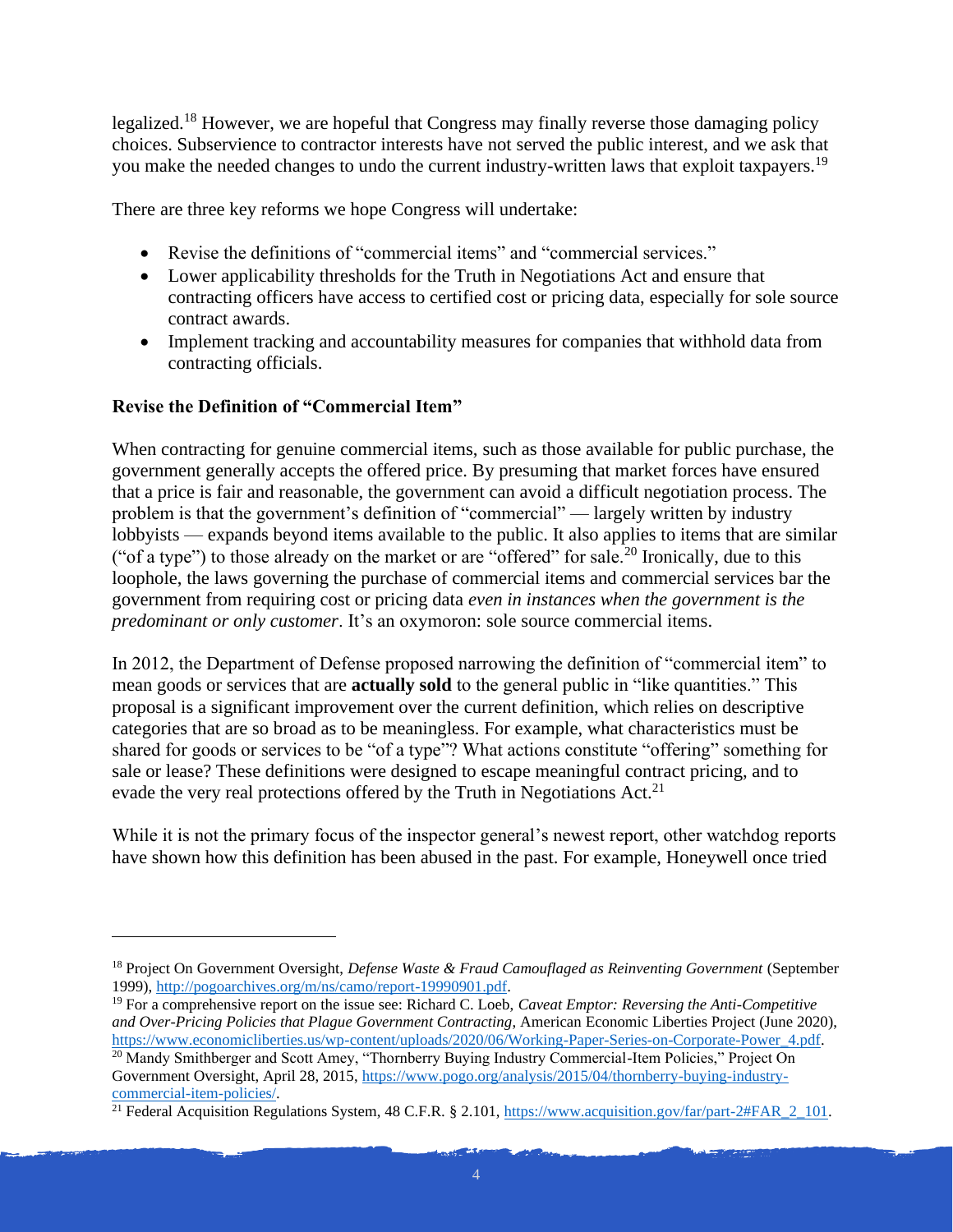to convince the department that a Chinook helicopter engine it manufactures is commercial and worth 100 percent more than the department previously paid.<sup>22</sup>

The impact of this definition has only become greater since Congress legislated a "preference" for commercial buying, $^{23}$  which continues to exclude more transactions from informed pricing and scrutiny.<sup>24</sup> The Air Force initially used a commercial item acquisition strategy for its new tanker program, and it tried to purchase C-130J and C-17 transport planes under that authority as well. $^{25}$ 

### **Lower Truth in Negotiations Act Thresholds**

The Truthful Cost or Pricing Data statute (formerly known as the Truth in Negotiations Act) is meant to require contractors to submit certified current, accurate, and complete cost and pricing data to the government.<sup>26</sup> Yet contractors only have to submit that data if the contract price is above \$2 million and the goods or services are not labeled "commercial."

Congress continues to raise the Truth in Negotiations Act applicability threshold, reducing the number of contracts for which the Department of Defense and other agencies can obtain cost and pricing data. Notably, a 2015 analysis by the Pentagon's acquisition office analyzed proposals to increase the threshold and judged them "unlikely to provide cost savings."<sup>27</sup> The cost risks, however, continue to be clear.

When the government buys goods or services for contract amounts that fall below the Truth in Negotiations Act threshold or when it designates items it purchases as commercial (even when acquired on a sole source basis), it is allowing companies to openly evade fair and reasonable pricing. Even when the government requests information other than certified cost or pricing data for these transactions, companies can legally refuse these requests, and contracting officers are then in the undesirable position of having to do their best to determine if prices are reasonable by using alternative methods like market research.<sup>28</sup>

Congress must fix this system.

<sup>&</sup>lt;sup>22</sup> Department of Defense Inspector General, *Review of Parts Purchased From TransDigm Group*, 93 [see note 11]. <sup>23</sup> 10 U.S.C. § 2377; 41 U.S.C. § 3307.

<sup>&</sup>lt;sup>24</sup> 10 U.S.C. § 2306a(b)(1)(b) ("Submission of certified cost or pricing data shall not be required under subsection (a) in the case of a contract, a subcontract, or modification of a contract or subcontract … for the acquisition of a commercial item"); 10 U.S.C. §2306a(d).

<sup>25</sup> Department of Defense Inspector General, *Acquisition: Acquisition of the Boeing KC0767A Tanker Aircraft*, D-2004-064, (March 29, 2004), ii, [https://media.defense.gov/2004/Mar/29/2001712733/-1/-1/1/04-064.pdf;](https://media.defense.gov/2004/Mar/29/2001712733/-1/-1/1/04-064.pdf) Department Of Defense Authorization for Appropriations for Fiscal Year 2006, Hearings before the Senate Committee on Armed Services, 109<sup>th</sup> Cong. (March 16, 2005) (testimony of Danielle Brian, Executive Director, Project On Government Oversight), [https://www.pogo.org/testimony/2005/03/written-testimony-of-pogos-danielle](https://www.pogo.org/testimony/2005/03/written-testimony-of-pogos-danielle-brian-on-dods-use-of-commercial-acquisition-and-other-transaction-authority-before-senate-armed-services-committee/)[brian-on-dods-use-of-commercial-acquisition-and-other-transaction-authority-before-senate-armed-services](https://www.pogo.org/testimony/2005/03/written-testimony-of-pogos-danielle-brian-on-dods-use-of-commercial-acquisition-and-other-transaction-authority-before-senate-armed-services-committee/)[committee/.](https://www.pogo.org/testimony/2005/03/written-testimony-of-pogos-danielle-brian-on-dods-use-of-commercial-acquisition-and-other-transaction-authority-before-senate-armed-services-committee/)

<sup>26</sup> 10 U.S.C. § 2306a; 41 U.S.C. 3501 *et seq*.

<sup>&</sup>lt;sup>27</sup> D. Mark Husband and David J. Nicholls, Office of the Under Secretary of Defense, Acquisition, Technology, and Logistics, *Eliminating Requirements Imposed on Industry Where Costs Exceed Benefits* (September 29, 2015), 96, [https://www.acq.osd.mil/fo/docs/Eliminating-Requirements-Imposed-on-Industry-Study-Report-2015.pdf.](https://www.acq.osd.mil/fo/docs/Eliminating-Requirements-Imposed-on-Industry-Study-Report-2015.pdf)  $28$  10 U.S.C. §2306a(d).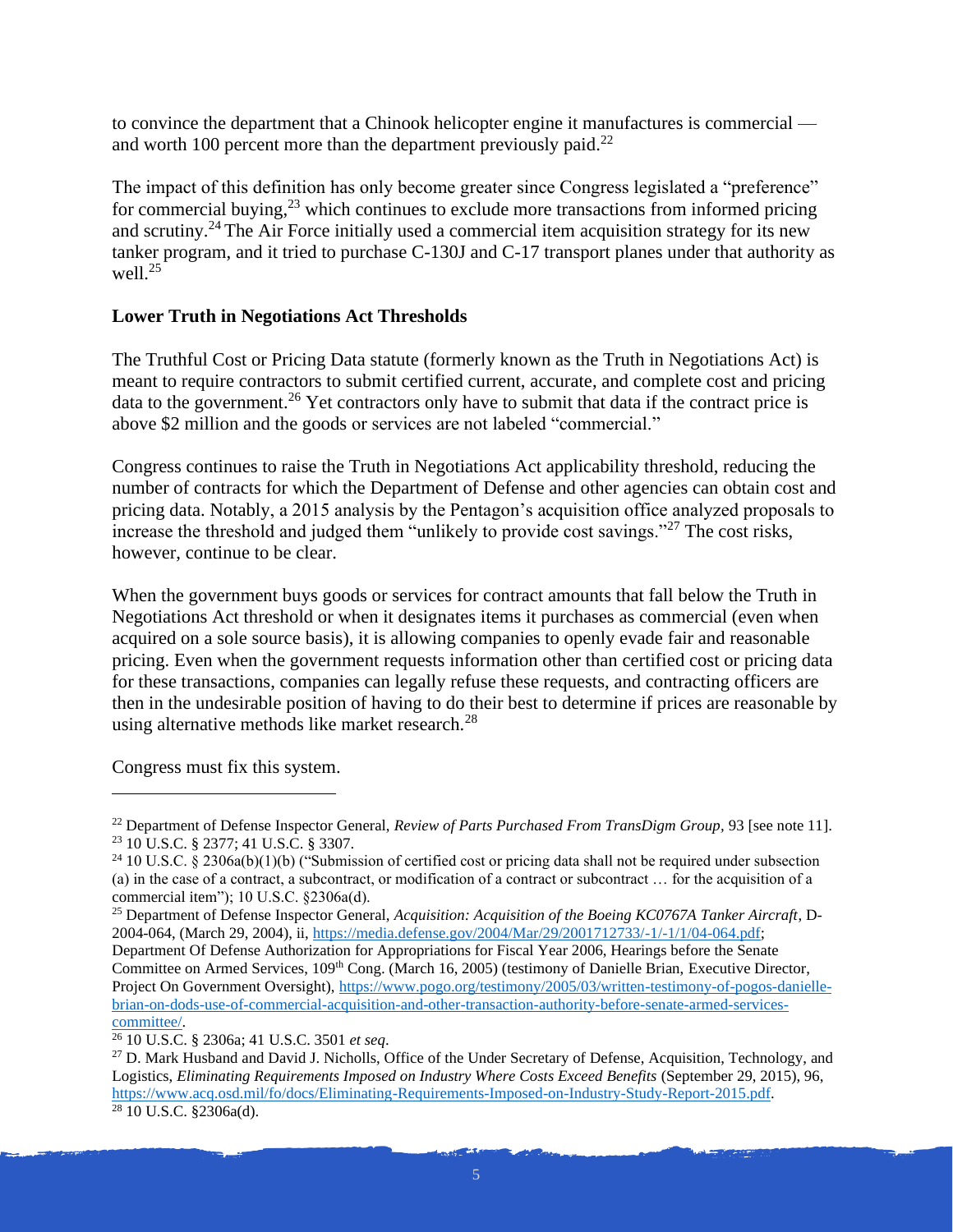The cost risks are clear. Congress should amend the contracting laws to require contractors to provide certified cost or pricing data to contracting officers before the award of any sole source contract of more than \$500,000.

#### **Track Companies That Refuse to Provide Cost and Pricing Data and Hold Them Accountable**

Last year, the Government Accountability Office (GAO) found that the Department of Defense continues to struggle to obtain the information it needs to make sure it isn't overpaying when it buys spare parts. The running around that government officials had to do to obtain information in place of certified cost data resulted in lengthy delays.

For example, efforts by the Defense Logistics Agency to assess a \$157.7 million engine parts contract resulted in it taking 459 days to issue the contract, and the final price was about 25% *less* than what the contractor initially proposed. This was likely offered as an attempt to see what price the government was willing to bear. The process shouldn't work this way. Contractors should be required to disclose their cost basis up front. It's outrageous to force the Department of Defense to take more than a year to wrangle enough information out of a contractor to ensure a reasonable contract price.<sup>29</sup> Previous efforts to negotiate better deals earned one senior Pentagon official the moniker of the "most hated man in the Pentagon."<sup>30</sup>

These delays were likely intentional efforts by contractors to discourage officials from taking the extra steps needed to negotiate better prices. While the GAO found no company outright refused to provide cost or pricing data, seven of the ten contracts reviewed were set back at least in part by delays in contracting officials obtaining *it*. 31

In the wake of the 2019 TransDigm scandal, the Department of Defense issued a memo requiring contracting officials to report instances when contractors refuse to provide cost or pricing information.<sup>32</sup> The memo did not include asking those officials to track how efforts to obtain the information resulted in delays, a step the GAO recommended.

Government contracts are predicated on a basic principle: Taxpayer dollars should only be awarded to responsible contractors.<sup>33</sup> In addition to implementing the recommendations in the

<sup>29</sup> Govern Government Accountability Office, *Spare Parts Contracts: Collecting Additional Information Could Help DOD Address Delays in Obtaining Cost or Pricing Data*, GAO-21-388 (May 26, 2021), 13, [https://www.gao.gov/assets/gao-21-388.pdf.](https://www.gao.gov/assets/gao-21-388.pdf)

<sup>30</sup> Ellen Mitchell, "Meet the most hated man in the Pentagon," *Politico*, April 11, 2016, [https://www.politico.com/story/2016/04/defense-pentagon-spending-assad-221776.](https://www.politico.com/story/2016/04/defense-pentagon-spending-assad-221776)

<sup>31</sup> Government Accountability Office, *Spare Parts Contracts*, 12 [see note 29].

<sup>&</sup>lt;sup>32</sup> Memorandum from Kim Herrington, Acting Principal Director of Defense Pricing and Contracting for the Office of the Secretary of Defense, to Department of Defense Heads of Contracting Activities about "Implementation of Quarterly Reporting of Contractor Denials of Requests for Data Other than Certified Cost or Pricing Data to Evaluate Price Reasonableness for Department of Defense Contract Awards," April 25, 2019, [https://www.acq.osd.mil/dpap/policy/policyvault/USA001015-19-DPC.pdf.](https://www.acq.osd.mil/dpap/policy/policyvault/USA001015-19-DPC.pdf)

<sup>&</sup>lt;sup>33</sup> "Purchases shall be made from, and contracts shall be awarded to, responsible prospective contractors only." Federal Acquisition Regulations System, 48 C.F.R. § 9.103(a), [https://www.acquisition.gov/far/part-9#FAR\\_9\\_103.](https://www.acquisition.gov/far/part-9#FAR_9_103)